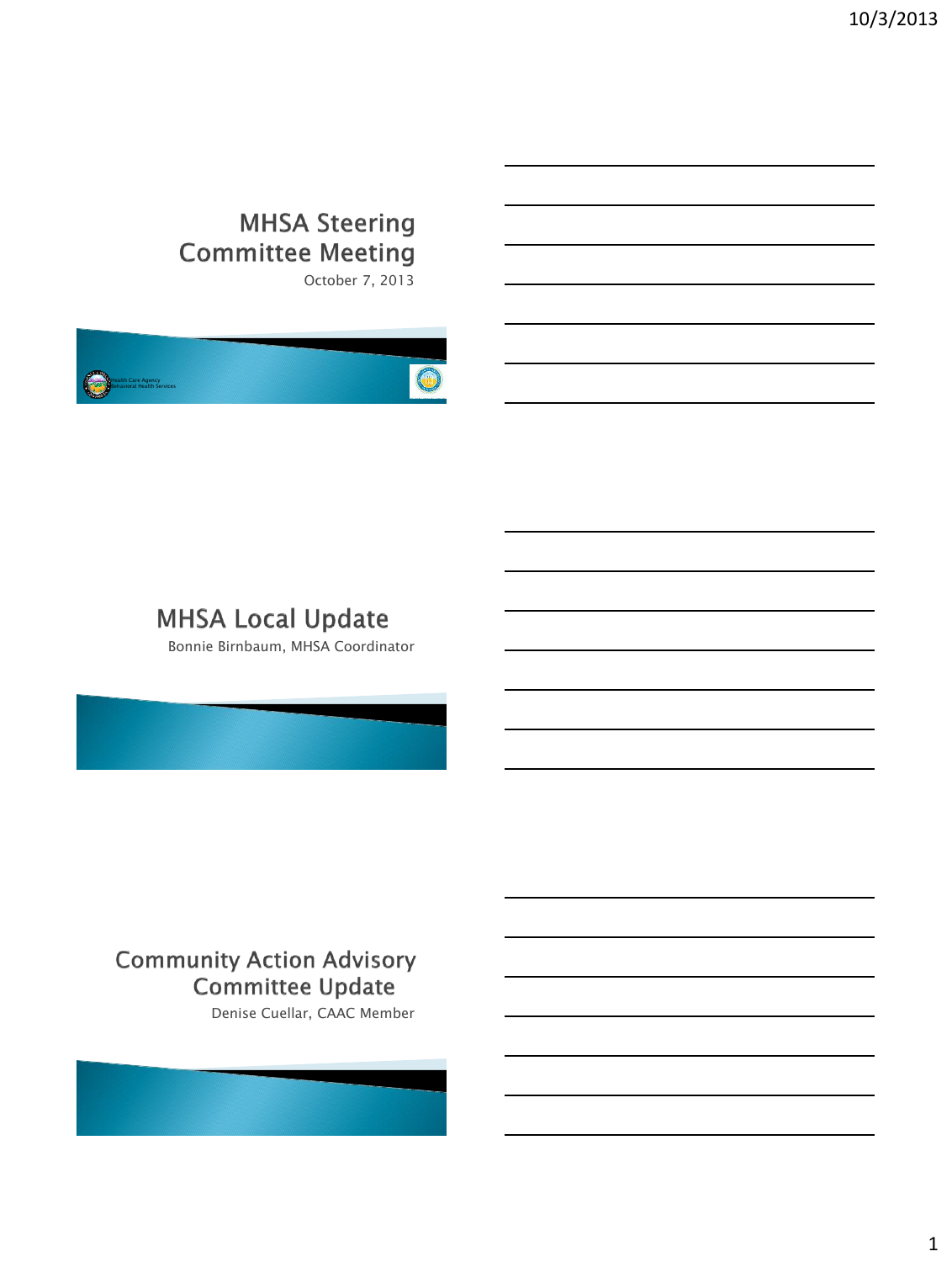# **MHSA State Update**

Mary Hale, Behavioral Health Director

## **Three - Year MHSA Plan Planning Process**

October 7, 2013

### **Foundational Agreements for Planning**

- **Business must be done in a fair and respectful manner**
- **All Committee members are expected to treat others with dignity, respect, and courtesy**
- **One person speaks at a time; avoid interrupting, side conversations, and crosstalk**
- **"Share the floor" during discussion time – balance sharing and listening**

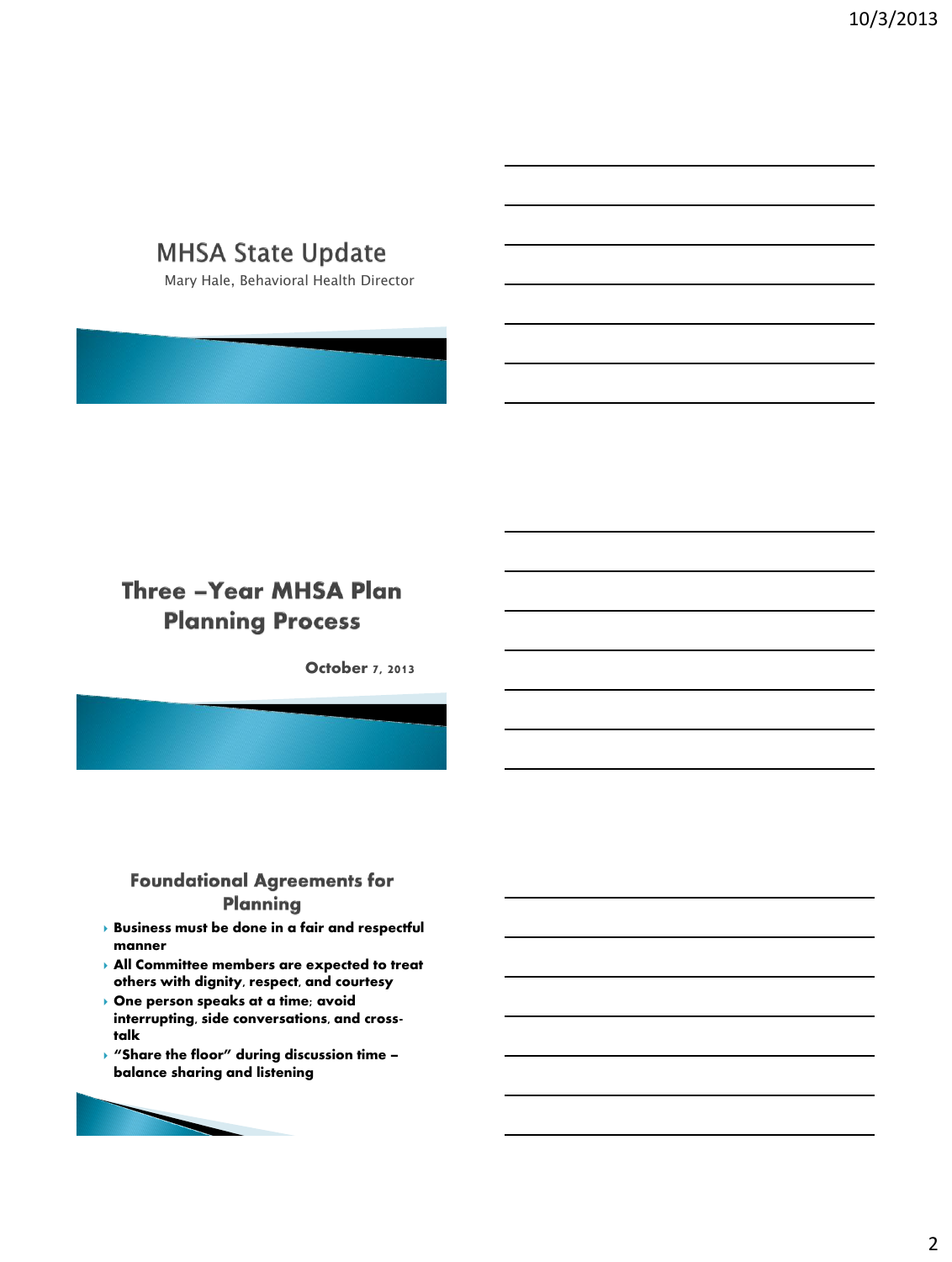#### **Foundational Agreements for Planning**

- **The Committee will strive for consensus in all its actions.**
- **Consensus is defined as agreement by all members present.**
- **If a consensus cannot be obtained, a vote will be taken on the issue. A majority (50% +1) of those present (assuming there is a quorum) is needed for approval.**



#### **Foundational Agreements for Planning**

- **If you speak about a service that your agency provides, you must disclose that information.**
- **If your agency is the only provider of a specific service being considered for funding, than you must not vote.**
- **If your agency is a provider, you may vote on a slate of programs**



## **ADVOCATE**

- Advocates are important to the process because they:
	- Help ensure that attention is brought to the needs of specific populations
	- Question assumptions made by other members (i.e., other advocates)
	- Help ensure consideration of community factors
	- Help ensure appropriate strategies and interventions for particular population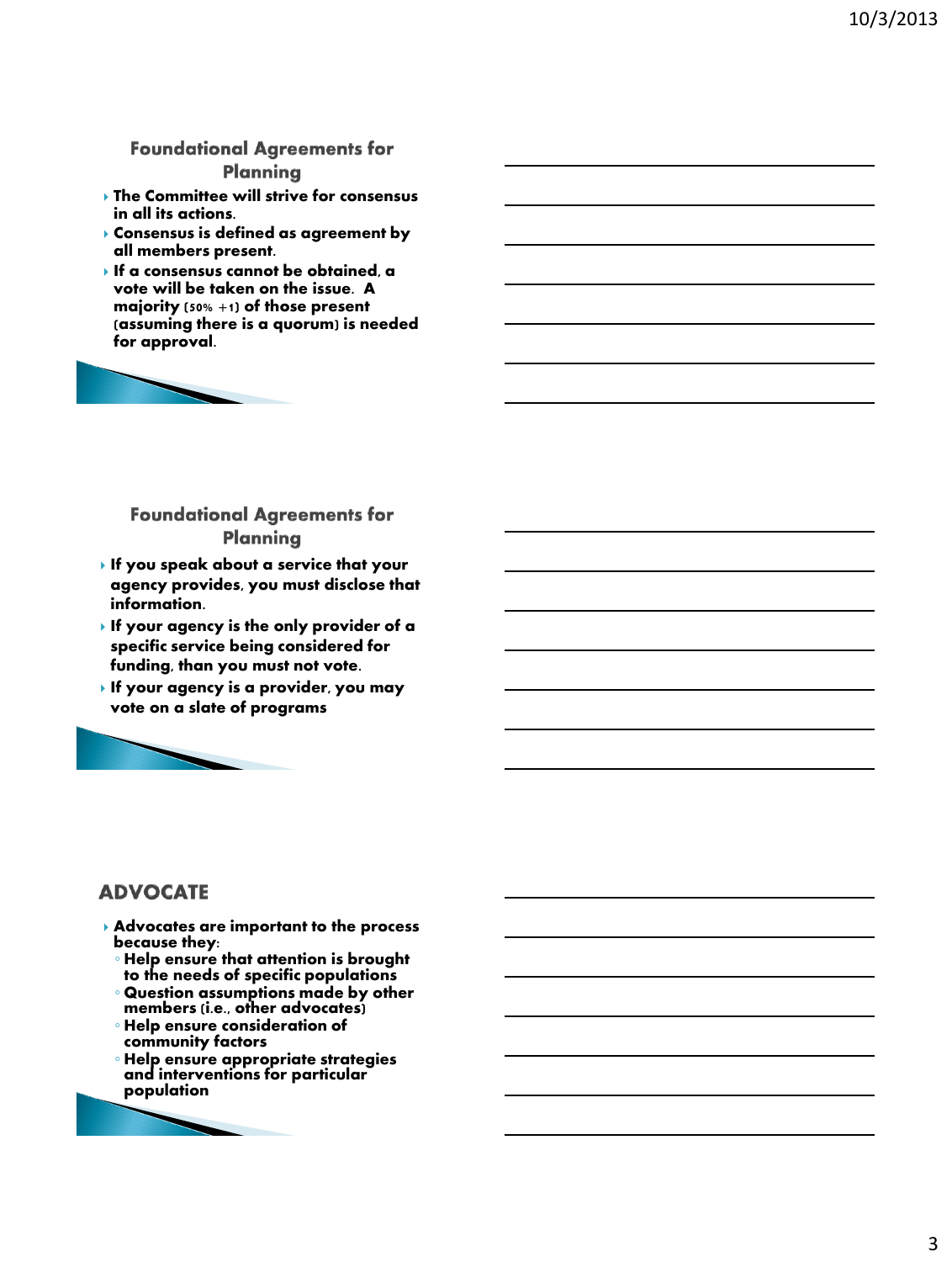### **Planner**

PLANNERS consider the needs of all target populations and subpopulations in Orange County, and prioritize needs and allocate resources to services based on sound data and objective criteria.



#### **Planner**

- Each person, as a planner is, responsible for:
	- ◦Managing conflict of interest
	- ◦Taking responsibility for an equitable and sound process



## **Advocate and Planner**

- The **advocate** in each member informs the process.
- The **planner** in each member makes the decision.